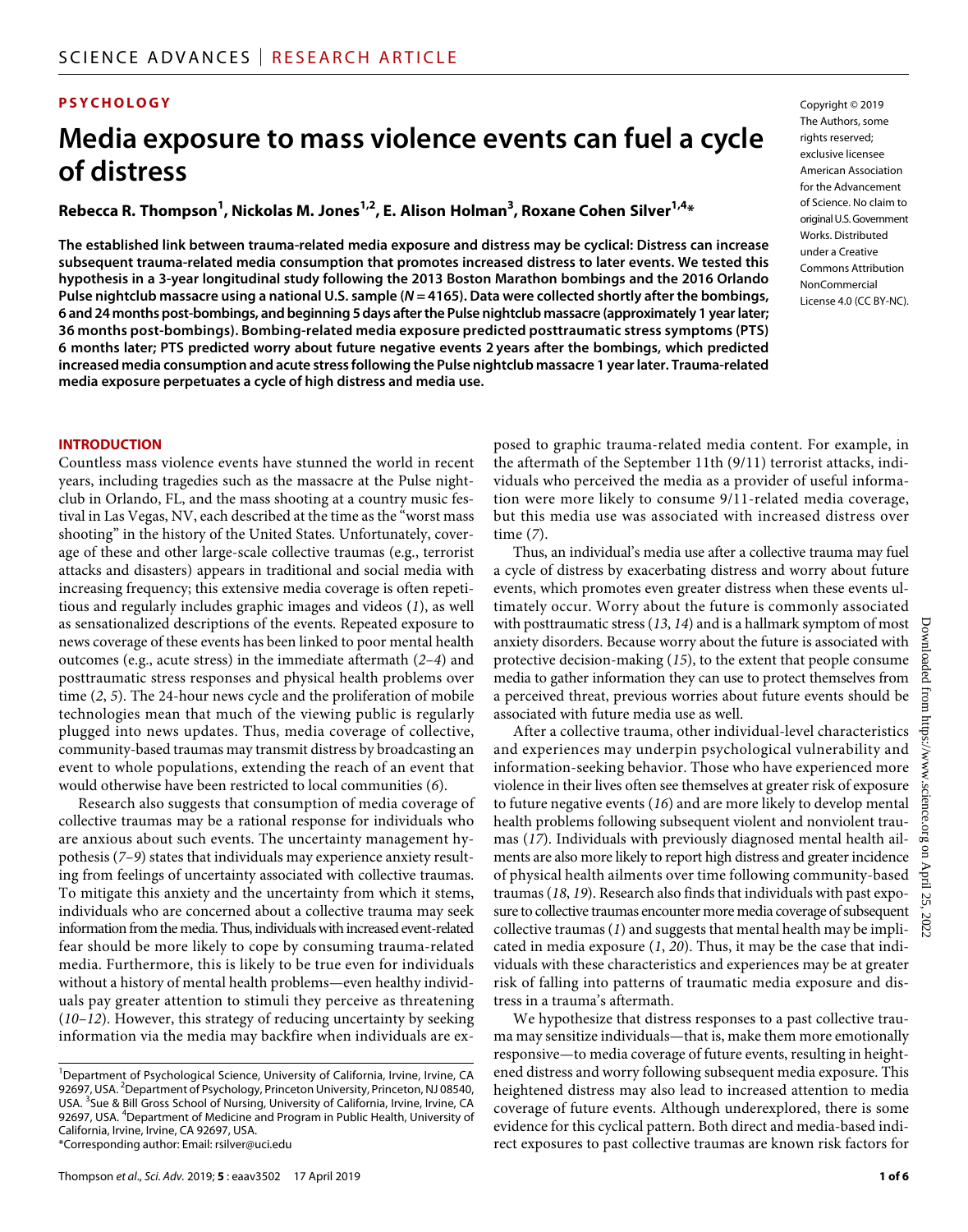future posttraumatic stress responses to subsequent trauma (*2*, *21*, *22*). For example, following the 2014 Ebola public health crisis, worry about contracting Ebola was strongest for individuals who reported both high distress about a prior trauma and greater exposure to Ebola-related media coverage (*23*). A cycle of sensitization may therefore exist such that individuals who consume extensive media about a collective trauma will respond more strongly both to that event and to future events as a function of their ongoing worry. This cycle has yet to be demonstrated, and a recent meta-analysis confirms that this remains a substantial gap in the literature. To this point, there have been no longitudinal studies examining the potential transactional effects of media use after a collective trauma (*24*). Such a study would "address the ways in which disaster media use affects reactions, how those reactions drive additional disaster media use, how additional media use affects future reactions, and so on" (*24*, p. 749). The present study aims to address this gap by demonstrating how these relationships play out over time in the context of exposure to consecutive collective traumas.

#### **RESULTS**

We conducted a longitudinal study of a national sample of U.S. residents who were surveyed four times over a 3-year period, including in the days following two mass violence events in the United States: the bombings at the finish line of the 2013 Boston Marathon, which resulted in three deaths and over 260 people injured, and the 2016 massacre in the Pulse nightclub in Orlando, FL, which resulted in 49 deaths and 58 people injured. The first survey was fielded to a representative national sample 2 to 4 weeks following the Boston Marathon bombings and associated lockdown, and included oversamples in New York and Boston metropolitan areas (wave 1, *N* = 4675, 4/29/13 to 5/13/13, 79.1% participation) (*3*). The second survey was fielded to all available wave 1 participants (*n* = 4429) approximately 6 months later (wave 2, *n* = 3588, 10/17/13 to 11/17/13, 80.9% participation). The third survey was fielded at around the second anniversary of the Boston Marathon bombings (wave 3, *n* = 3341, 4/29/15 to 6/26/15, 78.1% participation) to all available wave 1 participants ( $N = 4276$ ). The final survey was fielded starting 5 days after the Pulse nightclub massacre (wave 4, *n* = 3199, 6/17/16 to 7/22/16, 74.5% participation), again to all available participants  $(N = 4292)$ . The present analyses included only those participants who completed at least two waves of data collection (*N* = 4165; 89.1% of the original sample). The demographic characteristics of this sample and descriptive statistics for all variables of interest are presented in Table 1. This design enabled us to capture individuals' responses to both events, a rare feature among post-disaster studies (*25*). As a result of this longitudinal design, we were also uniquely positioned to examine how post-event responses to one national trauma might sensitize people to news coverage of another tragedy over time.

Using the Structural Equation Modeling (SEM) Builder of Stata 14.2 (College Station, TX), we examined the relationships among exposure to news coverage of both the Boston Marathon bombings and the Pulse nightclub massacre and acute and posttraumatic stress responses using path analysis. This analysis incorporates several regression analyses simultaneously, which enables testing of possible causal pathways over time. Covariates included age, gender, income, education (Bachelor's degree or greater versus other), ethnicity (white, non-Hispanic versus other), and sample area (Boston

**Table 1. Descriptive statistics for all variables of interest (***N* **= 4165).** AS, acute stress; PTS, posttraumatic stress symptoms; NYC, New York City.

| Variable                                                       | n    | %     | Mean (SD)     |
|----------------------------------------------------------------|------|-------|---------------|
| Gender                                                         |      |       |               |
| Male                                                           | 1921 | 46.12 |               |
| Female                                                         | 2244 | 53.88 |               |
| Ethnicity                                                      |      |       |               |
| White, non-Hispanic                                            | 3148 | 75.58 |               |
| Black/African American                                         | 329  | 7.90  |               |
| Other, non-Hispanic                                            | 288  | 6.91  |               |
| Hispanic                                                       | 400  | 9.60  |               |
| Education                                                      |      |       |               |
| Less than high school                                          | 246  | 5.91  |               |
| High school diploma                                            | 1063 | 25.52 |               |
| Some college/associate<br>degree                               | 1178 | 28.28 |               |
| Bachelor degree or<br>beyond                                   | 1678 | 40.29 |               |
| Household income (\$)                                          |      |       |               |
| $<$ 25,000                                                     | 595  | 14.29 |               |
| 25,000–49,999                                                  | 875  | 21.01 |               |
| 50,000-74,999                                                  | 788  | 18.92 |               |
| 75,000–99,999                                                  | 648  | 15.56 |               |
| 100,000–124,999                                                | 541  | 12.99 |               |
| ≥125,000                                                       | 718  | 17.24 |               |
| Sample area                                                    |      |       |               |
| Boston metro                                                   | 839  | 18.61 |               |
| NYC metro                                                      | 775  | 20.14 |               |
| National                                                       | 2551 | 61.25 |               |
| Mental health diagnoses                                        |      |       |               |
| None (0)                                                       | 3417 | 82.04 |               |
| Depression or anxiety (1)                                      | 553  | 13.28 |               |
| Depression and anxiety (2)                                     | 195  | 4.68  |               |
| Age                                                            |      |       | 50.01 (16.78) |
| Prior violence exposure*                                       |      |       | 0.81(1.33)    |
| Boston Marathon<br>bombings daily media<br>$(hours)^{\dagger}$ |      |       | 6.09(6.84)    |
| <b>Boston Marathon</b><br>bombings PTS <sup>#</sup>            |      |       | 5.11 (2.01)   |
| Worry about future events <sup>§</sup>                         |      |       | 1.99 (0.71)   |
| Pulse nightclub massacre<br>daily media (hours) <sup>  </sup>  |      |       | 3.21 (3.60)   |
| Pulse nightclub massacre<br>$AS^{\P}$                          |      |       | 6.82 (7.38)   |

\*Prior violence exposure range, 0 to 12.

†Daily hours of Boston Marathon bombing–related media range, 0 to 33 hours. ‡PTS range, 4 to 20.

§Worry about future events range, 0 to 5.

ǁDaily hours of Pulse nightclub massacre–related media range, 0 to 18 hours. ¶AS range, 0 to 56.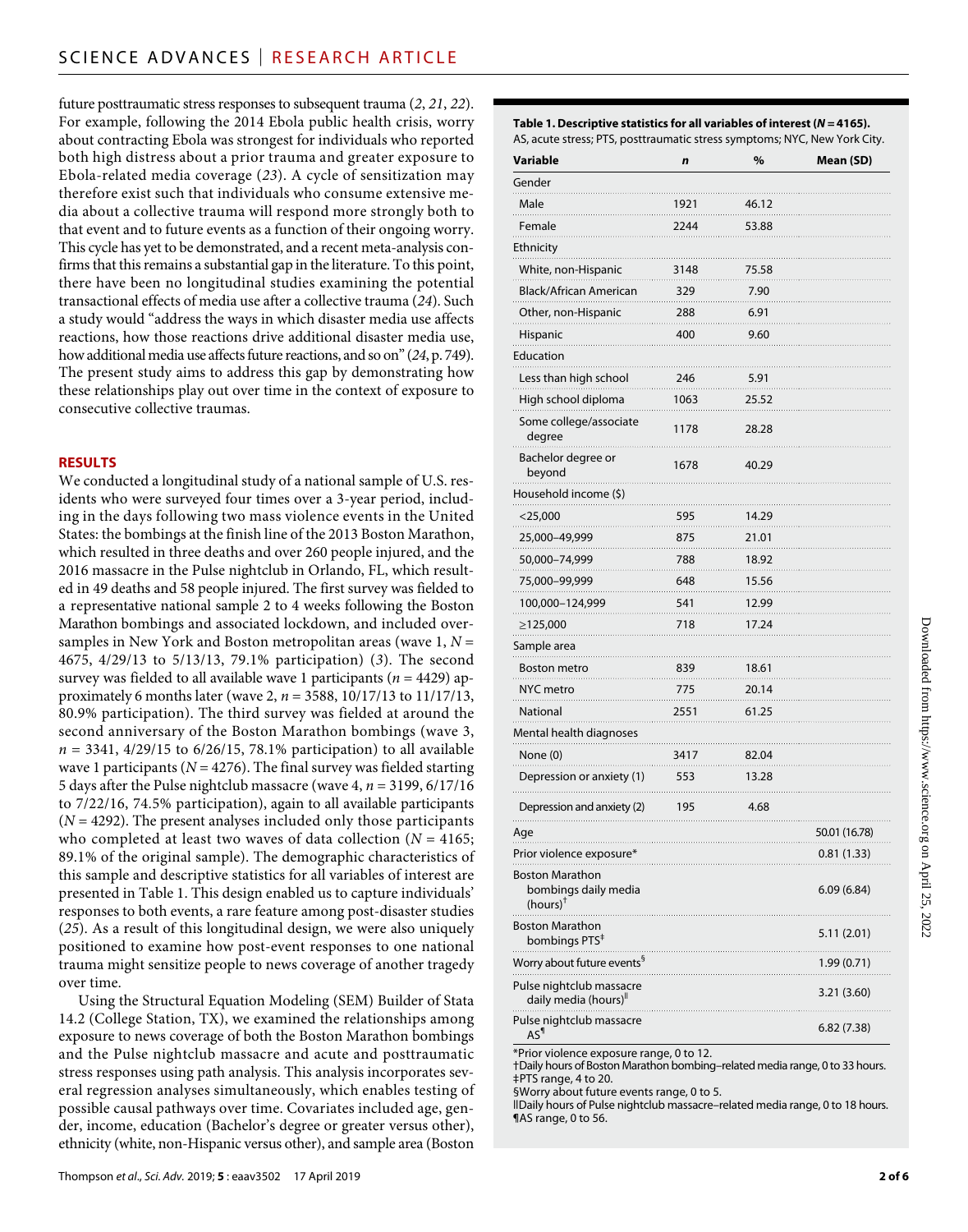metropolitan area, New York City metropolitan area, or national sample).

Model specification was conducted using a complete case analysis ( $n = 2450$ ); the final model was fit using a full information maximum likelihood approach with bootstrapped SEs to account for multivariate nonnormality. In the initial theoretical model, previously diagnosed mental health ailments and prior history of violence exposure predicted both exposure to media coverage of the Boston Marathon bombings and bombing-related posttraumatic stress symptoms (PTS). Exposure to Boston Marathon–related media also predicted wave 2 PTS. Higher bombing-related symptoms predicted wave 3 worry about future events, which predicted wave 4 consumption of Pulse nightclub–related media coverage and acute stress symptomatology. Stability paths were included for wave 1 and wave 4 media consumption, as well as for wave 2 and wave 4 symptoms. Pre–Boston Marathon bombings covariates (i.e., demographics and sample area) also predicted both bombingrelated media exposure and PTS. This theoretical model fit the data satisfactorily  $\left[\chi^2(30) = 340.12, P < 0.001; \text{CFI} \right]$  (Comparative Fit Index) = 0.90; RMSEA (Root Mean Square Error of Approximation) = 0.065], but further analyses were pursued to attain a model with better fit for the data. Modification indices suggested an additional path between pre-bombing violence exposure and wave 3 worry about future events [MI (Modification Index) = 57.62]; the addition of this path improved the model fit significantly  $[\chi^2\Delta(1)]$ = 58.31, *P* < 0.001]. Further modification indices suggested an additional path between wave 2 PTS and wave 4 media consumption (MI = 38.34); addition of this path also improved model fit relative to the more constrained model  $[\chi^2\Delta(1) = 38.29, P < 0.001]$ . Model fit indices suggested acceptable fit of this model to the data  $[\chi^2(28) = 243.52, P < 0.001; CFI = 0.93; RMSEA = 0.056].$ 

On the basis of this final model and theoretical considerations, a few additional paths were tested. The first was a path between prior mental health diagnoses and worry about future events. A likelihood ratio test suggested that the addition of this path significantly improved model fit relative to the more constrained model and was included in the final model  $[\chi^2\Delta(1) = 14.79, P < 0.001]$ . The second path was between bombing-related media exposure and worry about future events. A likelihood ratio test suggested that the addition of this path did not significantly improve model fit  $[\chi^2\Delta(1) = 3.74, P = 0.053]$ , and the indices of fit remained approximately the same (RMSEA = 0.056; CFI = 0.94); thus, the more constrained model was chosen. However, there was a significant indirect relationship between Boston Marathon bombing–related media exposure and worry about future events through bombing-related PTS ( $\beta$  = 0.12, *P* < 0.001).

Figure 1 presents the best-fitting model for the data. Fit indices for this model indicated good fit  $[\chi^2(27) = 256.13, P < 0.001; CFI =$ 0.941; RMSEA = 0.045]. Correlations for all variables may be found in Table 2; standardized regression coefficients for each of the structural paths that are not shown in Fig. 1 may be found in Table 3. Descriptions of tests of alternative models may be found in the Supplementary Materials.

We found that, controlling for covariates, media exposure to the Boston Marathon bombings was associated with PTS 6 months later, which, in turn, was associated with worry about future negative events at the second anniversary of the bombings. Bombing-related posttraumatic stress and worry about future events each uniquely predicted both hours of media exposure and acute stress responses to the Pulse nightclub massacre. Pulse nightclub massacre–related acute stress symptoms were also uniquely associated with hours of media exposure to this event. Violence exposure that respondents reported experiencing before the Boston Marathon bombings indirectly predicted Pulse nightclub massacre–related acute stress through bombing-related media exposure, PTS, worry about future events, and Pulse nightclub massacre–related media exposure.

#### **DISCUSSION**

These results suggest that distress responses to past large-scale collective traumas (e.g., terror attacks) may sensitize some individuals to media coverage of later collective tragedies, thereby exacerbating distress responses in their aftermath. In other words, this sensitization



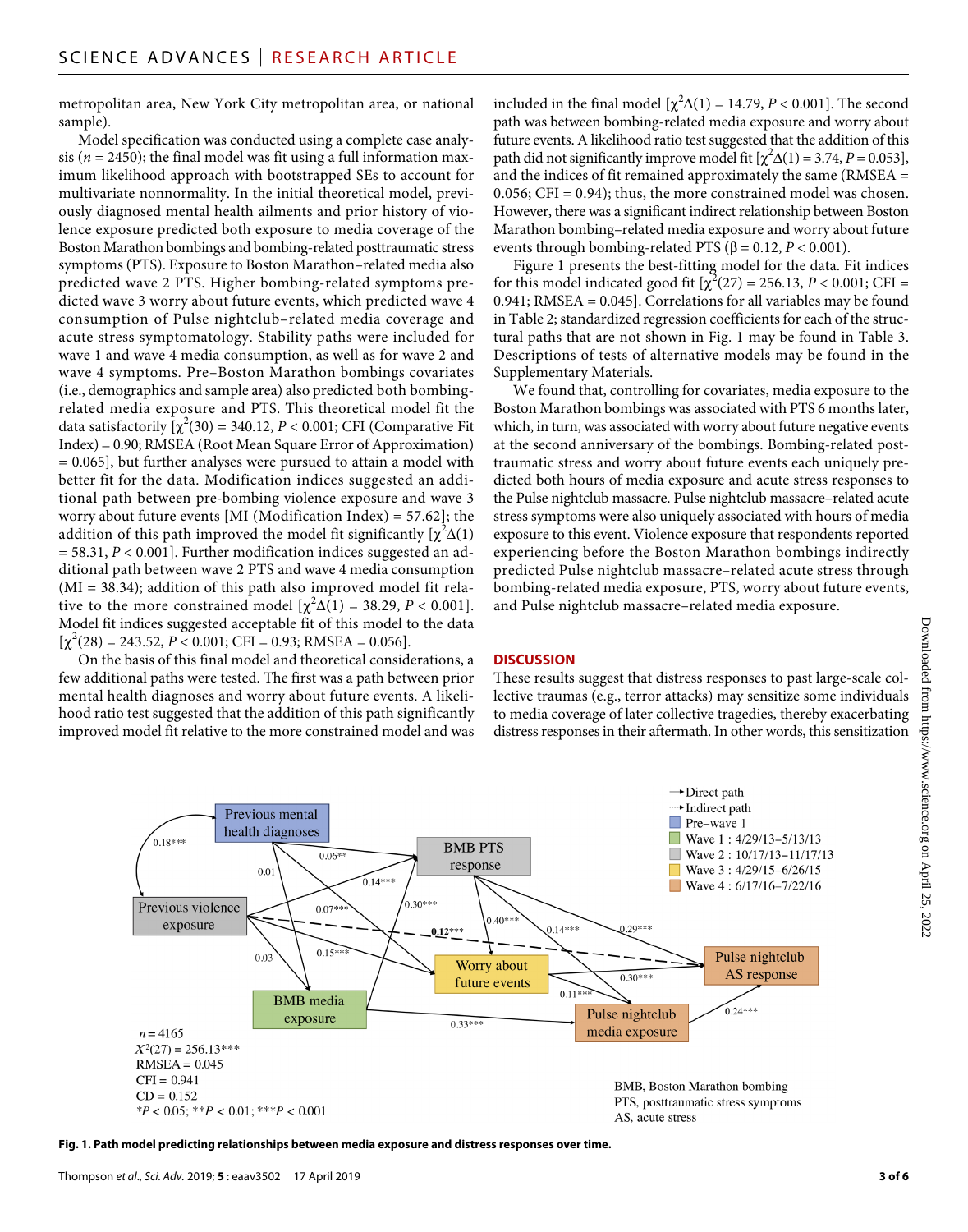**Table 2. Correlations among variables presented in the path model.** BMB, Boston Marathon bombing; Dx, diagnosis.

|                                            | 1          | $\overline{2}$ | 3          | 4          | 5          | 6          | $\overline{\phantom{a}}$ | 8         | 9         | 10                                      | 11                  | $12$      | 13        | 14   |
|--------------------------------------------|------------|----------------|------------|------------|------------|------------|--------------------------|-----------|-----------|-----------------------------------------|---------------------|-----------|-----------|------|
| 1. Age                                     | 1.00       |                |            |            |            |            |                          |           |           |                                         |                     |           |           |      |
| 2. White<br>ethnicity                      | $0.18***$  | 1.00           |            |            |            |            |                          |           |           |                                         |                     |           |           |      |
| 3. Female<br>gender                        | $-0.02$    | $-0.02$        | 1.00       |            |            |            |                          |           |           |                                         |                     |           |           |      |
| 4. Income                                  | 0.01       | $0.14***$      | $-0.08***$ | 1.00       |            |            |                          |           |           |                                         |                     |           |           |      |
| 5. College<br>degree                       | 0.01       | $0.09***$      | $-0.05**$  | $0.35***$  | 1.00       |            |                          |           |           |                                         |                     |           |           |      |
| 6. Boston<br>metro                         | $0.04*$    | $0.14***$      | $0.07***$  | 0.02       | $0.14***$  | 1.00       |                          |           |           |                                         |                     |           |           |      |
| 7. NYC metro                               | $0.09***$  | $-0.08***$     | $-0.07***$ | $0.06***$  | $0.06***$  | $-0.24***$ | 1.00                     |           |           |                                         |                     |           |           |      |
| 8. Prior mental<br>health Dx               | $-0.01$    | 0.01           | $0.12***$  | $-0.13***$ | $-0.06***$ | 0.02       | $-0.01$                  | 1.00      |           |                                         |                     |           |           |      |
| 9. Prior<br>violence                       | $-0.00$    | $-0.10***$     | 0.01       | $-0.14***$ | $-0.07***$ | $-0.01$    | 0.01                     | $0.18***$ | 1.00      |                                         |                     |           |           |      |
| 10. BMB-<br>related<br>media<br>exposure   | $-0.03*$   | $-0.11***$     | $0.05***$  | $-0.07***$ | $-0.02$    | $0.19***$  | 0.02                     | $0.03*$   | $0.05***$ | 1.00                                    |                     |           |           |      |
| 11. BMB-<br>related PTS                    | $-0.01$    | $-0.12***$     | $0.06***$  | $-0.14***$ | $-0.11***$ | $0.05***$  | $0.04*$                  | $0.10***$ |           | $0.18***$ $0.33***$                     | 1.00                |           |           |      |
| 12. Worry<br>about<br>future<br>events     | $-0.04*$   | $-0.12***$     | $0.12***$  | $-0.20***$ | $-0.14***$ | $-0.06***$ | $0.05***$                | $0.13***$ |           | $0.23***$ $0.17***$ $0.44***$           |                     | 1.00      |           |      |
| 13. Pulse-<br>related<br>media<br>exposure | $-0.07***$ | $-0.14***$     | 0.01       | $-0.08***$ | $-0.06***$ | $-0.03$    | $0.05*$                  | $0.04*$   | $0.05***$ |                                         | $0.39***$ $0.29***$ | $0.23***$ | 1.00      |      |
| 14. Pulse-<br>related<br>acute stress      | $-0.00$    | $-0.15***$     | $0.09***$  | $-0.13***$ | $-0.07***$ | $-0.00$    | $0.05***$                | $0.16***$ |           | $0.17***$ $0.24***$ $0.49***$ $0.48***$ |                     |           | $0.40***$ | 1.00 |

**Table 3. Standardized regression coefficients for paths not presented in the full model (***N* **= 4165).**

|                                | <b>Path predicting</b>                             |                                       |  |  |  |  |
|--------------------------------|----------------------------------------------------|---------------------------------------|--|--|--|--|
| Variable                       | <b>Boston Marathon</b><br>bombing-related<br>media | <b>Boston Marathon</b><br>bombing PTS |  |  |  |  |
| Age                            | $-0.02$                                            | 0.01                                  |  |  |  |  |
| Female gender                  | 0.05                                               | $0.04*$                               |  |  |  |  |
| White ethnicity                | $-0.11***$                                         | $-0.08***$                            |  |  |  |  |
| Income                         | $-0.04**$                                          | $-0.07***$                            |  |  |  |  |
| College degree                 | $-0.03*$                                           | $-0.07***$                            |  |  |  |  |
| <b>Boston metro</b>            | $0.21***$                                          | 0.03                                  |  |  |  |  |
| NYC metro                      | $0.08***$                                          | $0.04**$                              |  |  |  |  |
| $*P < 0.05$<br>** $P < 0.01$ . | *** $P < 0.001$ .                                  |                                       |  |  |  |  |

process may fuel a cycle of distress. Our findings also suggest that exposure to repeated trauma-related media coverage may render some individuals more vulnerable to mental health consequences [e.g., flashbacks and intrusive memories; (*26*, *27*)] as collective traumas accumulate over time. Given the apparent role that worry about the future plays in perpetuating this cycle of sensitivity to distress, this cycle may contribute to a prolonged physiological stress response that heightens risk for stress-related diseases (*28*, *29*). Acute stress responses following a terror attack have also been associated with increased incidence of cardiovascular disease over time, even among individuals who were not directly exposed to the attack (*30*). Thus, this cycle of media exposure and distress appears to have downstream implications for public health. In a rapidly evolving news climate, the pressure to generate clicks and shares for online content can lead to sensationalism and, in some cases, can even facilitate the spread of unverified rumors (*31*), which are associated with even greater distress when information is scarce (*32*). Our findings suggest that media organizations should seek to balance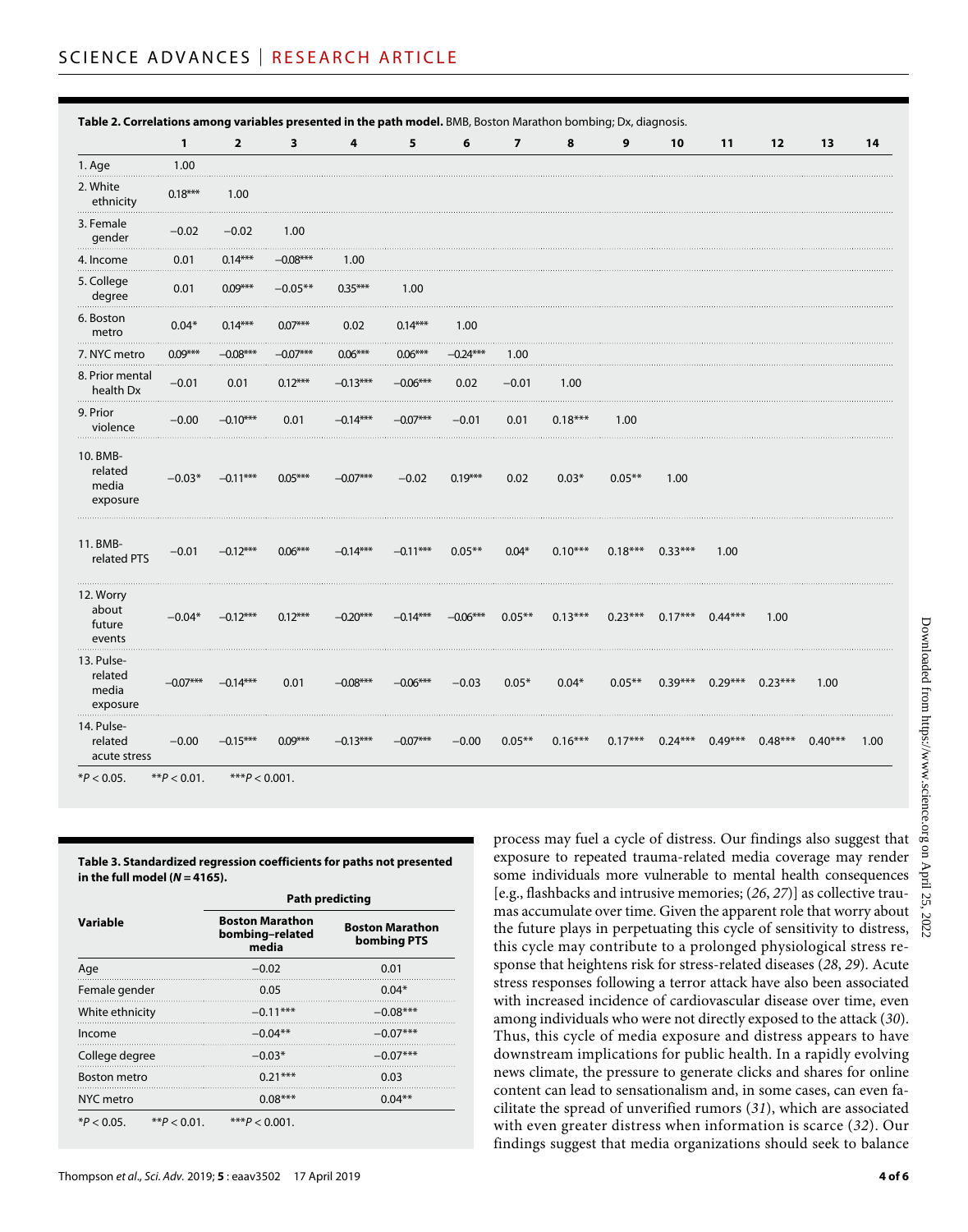the sensationalistic aspects of their coverage (e.g., providing more informational accounts as opposed to lengthy descriptions of carnage) as they work to inform the public about breaking news events. This may reduce the impact of exposure to one event, reducing the likelihood of increased worry and media-seeking behavior over time.

Although we conducted prospective, longitudinal analyses, attrition across the 3 years of data collection suggests that the sample of individuals included in the present path model (i.e., those who completed at least two waves of data collection) was older, wealthier, more educated, and more likely to be white. We note, however, that wealthier, educated, white respondents also reported significantly lower Boston Marathon bombing–related PTS, and white respondents reported significantly less Boston Marathon bombing–related media exposure (see Table 3), suggesting the possibility that the pattern of findings reported here could be a conservative test of the hypothesized downward spiral. That is, if people from other racial and ethnic backgrounds engaged more Boston Marathon bombing–related media, and reported significantly more PTS, then it is possible that our findings underestimate the strength of these associations in the general population. In addition, media use was assessed retrospectively, albeit within a very short time frame after each event. Future research might ask respondents to complete daily reports of media use to obtain more accurate reports of their media exposure. Despite these limitations, longitudinal studies that capture repeated exposure to large-scale collective traumas among individuals drawn from a nationally representative panel are very rare, particularly when they include assessments of acute stress.

Our findings have important policy implications for both the news media and the general population. They suggest that social media platforms and other media organizations need to recognize the vital role they can play in broadcasting distress in the aftermath of mass violence events. Furthermore, there is some evidence that presentation of mass violence events in the media is associated with contagion effects, such that mass killings involving firearms appear to subsequently increase the rate of similar events in the future (*33*). Together with our findings, this suggests that a more even-handed approach when reporting these events is critical for public health. The sooner that news platforms begin monitoring themselves for potentially sensitive, graphic content, the better the outcomes for their consumers, who may not always be successful at monitoring their own media habits. Although a well-informed public is essential during crisis events, it is also important that viewers understand how they may be putting their long-term mental and physical health at risk by closely following along with collective traumas as they unfold in the news media. That way, consumers will be able to make more mindful and informed choices about how to stay informed about collective traumas across the world.

#### **MATERIALS AND METHODS**

Participants were randomly drawn from the GfK KnowledgePanel, a nationally representative panel of U.S. residents recruited using address-based sampling methods. In address-based sampling, individuals are randomly sampled within households to participate on the panel through a series of mailings to randomly selected addresses; if a phone number is attached to an address, then phone invitations may also be used. KnowledgePanelists complete online surveys in exchange for internet access or other compensation (e.g., points that participants may accumulate that can be redeemed for cash, gift

prizes, or sweepstakes opportunities). Households without computer access are supplied with a laptop to facilitate survey completion and ensure panel representativeness. Individuals may only join the KnowledgePanel after being randomly selected. Email, postcard, and telephone reminders were sent to encourage participation. All procedures were approved by the Institutional Review Board of the University of California, Irvine.

Before the start of the first survey, participants provided demographic information (e.g., age, ethnicity, gender, education, income, and region) and mental health history (physician-diagnosed depression or anxiety disorders, coded 0 for no diagnoses, 1 for either depression or anxiety, and 2 for both diagnoses) upon entry to the GfK KnowledgePanel. Media exposure to the Boston Marathon bombings was assessed at wave 1; hours of exposure to each of seven sources of media (television; radio; pictures, videos, or text updates on social media; online news; and print media) were summed to create a composite media exposure variable. Cumulative hours of daily media consumption were capped at 33 (3 SDs above the mean) to account for outliers (because individuals could report up to 11 hours per day across seven sources, many participants reported cumulative media use in excess of 24 hours per day across sources). At wave 2, participants' complete life-event histories were assessed using an inventory of 37 possible events that has been used previously in surveys of national samples (*34*). Participants indicated whether each event had occurred before or following the Boston Marathon bombings; responses to the 12 violence items (e.g., being physically attacked or assaulted and being hit or pushed by partner/spouse) (*16*) that had occurred before the bombings were summed to create a composite score for prior violence exposure. PTS from the Boston Marathon bombings were assessed at wave 2 using a slightly modified version of the Primary Care PTSD Screen (*35*), which used four items to assess the hallmark constructs of PTSD (re-experiencing, avoidance, numbing, and hyperarousal) resulting from the Boston Marathon bombings. Responses are scored on a 1-to-5 Likert-type scale  $(1 =$  never to  $5 =$  all the time) and summed to create a composite Boston Marathon bombing–related posttraumatic stress score for each participant ( $\alpha = 0.78$ ). At wave 3, worry about future events was assessed using an eight-item scale that was adapted from one used in previous studies of collective traumas (*36*). Participants used a 1-to-5 Likert-type scale (1 = never to  $5 =$  all the time) to report how often in the previous week they had fears of terrorism, community violence, natural disaster, or economic hardship affecting them or their families ( $\alpha = 0.87$ ). At wave 4, beginning 5 days after the Pulse nightclub massacre, acute stress symptomatology in response to the shooting was assessed using the Acute Stress Disorder Scale 5 (*37*). This scale measured the frequency of experiencing 14 Diagnostic and Statistical Manual of Mental Disorders, 5th edition (DSM-5) (*38*) symptoms of acute stress resulting from "the Orlando mass shooting and its aftermath" on a five-point Likert-type scale (0 = not at all to 4 = a great deal;  $\alpha$  = 0.88). Total hours of daily exposure to each of five sources of news media (i.e., television, radio, online news, pictures, and text on social media sources) regarding the Pulse nightclub massacre were also assessed at this time. Hours of daily media consumption were capped at 18 (3 SDs above the mean) to account for outliers. In addition to the data described here, panelists completed two additional waves of data collection between waves 2 and 3 (Boston Marathon bombing anniversary wave: 4/18/2014 to 5/6/14, *n* = 3260 responses, 74.2% participation; Ebola outbreak wave: 12/29/2014 to 2/27/15, *n* = 3450, 79.6% participation). The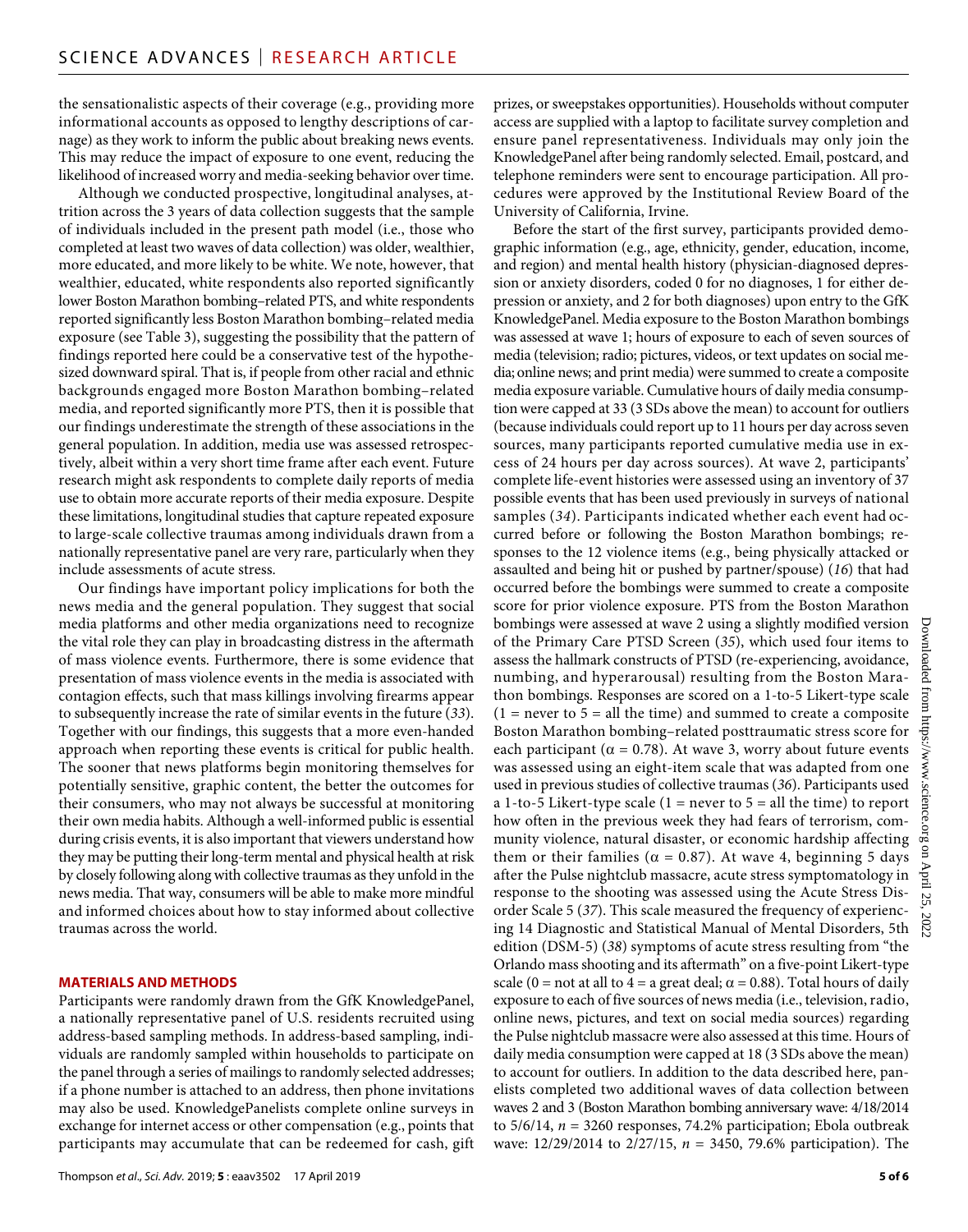data collected at these waves are not relevant to the questions in this manuscript and are not discussed further.

#### **SUPPLEMENTARY MATERIALS**

Supplementary material for this article is available at [http://advances.sciencemag.org/cgi/](http://advances.sciencemag.org/cgi/content/full/5/4/eaav3502/DC1) [content/full/5/4/eaav3502/DC1](http://advances.sciencemag.org/cgi/content/full/5/4/eaav3502/DC1)

Supplementary Materials and Methods

Supplementary Analyses

Fig. S1. Path model controlling for direct exposure to the Boston Marathon bombing and the Pulse nightclub massacre.

Fig. S2. Path model testing recursive media exposure and distress hypothesis.

Fig. S3. Path model testing alternative directionality hypothesis for media exposure and distress.

#### **REFERENCES AND NOTES**

- 1. N. M. Jones, D. R. Garfin, E. A. Holman, R. C. Silver, Media use and exposure to graphic content in the week following the Boston Marathon bombings. *Am. J. Community Psychol.* **58**, 47–59 (2016).
- 2. R. C. Silver, E. A. Holman, J. P. Andersen, M. Poulin, D. N. McIntosh, V. Gil-Rivas, Mental- and physical-health effects of acute exposure to media images of the September 11, 2001, attacks and the Iraq War. *Psychol. Sci.* **24**, 1623–1634 (2013).
- 3. E. A. Holman, D. R. Garfin, R. C. Silver, Media's role in broadcasting acute stress following the Boston Marathon bombings. *Proc. Natl. Acad. Sci. U.S.A.* **111**, 93–98 (2014).
- 4. T. L. Hopwood, N. S. Schutte, Psychological outcomes in reaction to media exposure to disasters and large-scale violence: A meta-analysis. *Psychol. Violence* **7**, 316–327 (2017).
- 5. J. Ahern, S. Galea, H. Resnick, D. Vlahov, Television images and probable posttraumatic stress disorder after September 11. *J. Nerv. Ment. Dis.* **192**, 217–226 (2004).
- 6. P. Vasterman, C. J. Yzermans, A. J. E. Dirkzwager, The role of the media and media hypes in the aftermath of disasters. *Epidemiol. Rev.* **27**, 107–114 (2005).
- 7. K. A. Lachlan, P. R. Spence, M. Seeger, Terrorist attacks and uncertainty reduction: Media use after September 11. *Behav. Sci. Terror. Polit. Aggress.* **1**, 101–110 (2009).
- 8. R. L. Heath, C. D. Gay, Risk communication: Involvement, uncertainty, and control's effect on information scanning and monitoring by expert stakeholders. *Manag. Commun. Q.* **10**, 342–372 (1997).
- 9. M. W. Seeger, T. L. Sellnow, R. R. Ullmer, *Communication and Organizational Crisis* (Greenwood Publishing Group, 2003).
- 10. A. P. Field, Watch out for the beast: Fear information and attentional bias in children. *J. Clin. Child Adolesc. Psychol.* **35**, 431–439 (2006).
- 11. O. V. Lipp, N. Derakshan, Attentional bias to pictures of fear-relevant animals in a dot probe task. *Emotion* **5**, 365–369 (2005).
- 12. E. Keogh, D. Ellery, C. Hunt, I. Hannent, Selective attentional bias for pain-related stimuli amongst pain fearful individuals. *Pain* **91**, 91–100 (2001).
- 13. C. S. Piotrkowski, S. J. Brannen, Exposure, threat appraisal, and lost confidence as predictors of PTSD symptoms following September 11, 2001. *Am. J. Orthopsychiatry* **72**, 476–485 (2002).
- 14. K. K. Laubmeier, S. G. Zakowski, The role of objective *versus* perceived life threat in the psychological adjustment to cancer. *Psychol. Health* **19**, 425–437 (2004).
- 15. N. D. Weinstein, J. E. Lyon, A. J. Rothman, C. L. Cuite, Preoccupation and affect as predictors of protective action following natural disaster. *Br. J. Health Psychol.* **5**, 351–363 (2000).
- 16. S. C. Blum, R. C. Silver, M. J. Poulin, Perceiving risk in a dangerous world: Associations between life experiences and risk perceptions. *Soc. Cogn.* **32**, 297–314 (2014).
- 17. N. Breslau, H. D. Chilcoat, R. C. Kessler, G. C. Davis, Previous exposure to trauma and PTSD effects of subsequent trauma: Results from the Detroit Area Survey of Trauma. *Am. J. Psychiatry* **156**, 902–907 (1999).
- 18. E. A. Holman, R. C. Silver, Health status and health care utilization following collective trauma: A 3-year national study of the 9/11 terrorist attacks in the United States. *Soc. Sci. Med.* **73**, 483–490 (2011).
- 19. M. W. Otto, A. Henin, D. R. Hirshfeld-Becker, M. H. Pollack, J. Biederman, J. F. Rosenbaum, Posttraumatic stress disorder symptoms following media exposure to tragic events: Impact of 9/11 on children at risk for anxiety disorders. *J. Anxiety Disord.* **21**, 888–902 (2007).
- 20. L. de Wit, A. van Straten, F. Lamers, P. Cuijpers, B. Penninx, Are sedentary television watching and computer use behaviors associated with anxiety and depressive disorders? *Psychiatry Res.* **186**, 239–243 (2011).
- 21. C. R. Brewin, B. Andrews, J. D. Valentine, Meta-analysis of risk factors for posttraumatic stress disorder in trauma-exposed adults. *J. Consult. Clin. Psychol.* **68**, 748–766 (2000).
- 22. D. R. Garfin, E. A. Holman, R. C. Silver, Cumulative exposure to prior collective trauma and acute stress responses to the Boston Marathon bombings. *Psychol. Sci.* **26**, 675–683 (2015).
- 23. R. R. Thompson, D. R. Garfin, E. A. Holman, R. C. Silver, Distress, worry, and functioning following a global health crisis: A national study of Americans' responses to Ebola. *Clin. Psychol. Sci.* **5**, 513–521 (2017).
- 24. J. B. Houston, M. L. Spialek, J. First, Disaster media effects: A systematic review and synthesis based on the differential susceptibility to media effects model. *J. Commun.* **68**, 734–757 (2018).
- 25. R. C. Silver, E. A. Holman, D. N. McIntosh, M. Poulin, V. Gilrivas, J. Pizarro, B. Raphael, in *9/11: Mental Health in the Wake of Terrorist Attacks*, Y. Neria, R. Gross, R. Marshall, E. Susser, Eds. (Cambridge University Press, 2006), pp. 45–70.
- 26. I. A. Clark, E. A. Holmes, M. W. Woolrich, C. E. Mackay, Intrusive memories to traumatic footage: The neural basis of their encoding and involuntary recall. *Psychol. Med.* **46**, 505–518 (2016).
- 27. C. Bourne, C. E. Mackay, E. A. Holmes, The neural basis of flashback formation: The impact of viewing trauma. *Psychol. Med.* **43**, 1521–1532 (2013).
- 28. J. F. Brosschot, S. Pieper, J. F. Thayer, Expanding stress theory: Prolonged activation and perseverative cognition. *Psychoneuroendocrinology* **30**, 1043–1049 (2005).
- 29. C. Ottaviani, J. F. Thayer, B. Verkuil, A. Lonigro, B. Medea, A. Couyoumdjian, J. F. Brosschot, Physiological concomitants of perseverative cognition: A systematic review and meta-analysis. *Psychol. Bull.* **142**, 231–259 (2016).
- 30. E. A. Holman, R. C. Silver, M. Poulin, J. Andersen, V. Gil-Rivas, D. N. McIntosh, Terrorism, acute stress, and cardiovascular health: A 3-year national study following the September 11th attacks. *Arch. Gen. Psychiatry* **65**, 73–80 (2008).
- 31. C. Silverman, *Lies, Damn Lies, and Viral Content* (Tow Center for Digital Journalism, 2015); [https://towcenter.org/research/lies-damn-lies-and-viral-content/](https://towcenter.org/research/lies-damn-lies-and-viral-content).
- 32. N. M. Jones, R. R. Thompson, C. Dunkel Schetter, R. C. Silver, Distress and rumor exposure on social media during a campus lockdown. *Proc. Natl. Acad. Sci. U.S.A.* **114**, 11663–11668  $(2017)$
- 33. S. Towers, A. Gomez-Lievano, M. Khan, A. Mubayi, C. Castillo-Chavez, Contagion in mass killings and school shootings. *PLOS ONE* **10**, e0117259 (2015).
- 34. M. D. Seery, E. A. Holman, R. C. Silver, Whatever does not kill us: Cumulative lifetime adversity, vulnerability, and resilience. *J. Pers. Soc. Psychol.* **99**, 1025–1041 (2010).
- 35. A. Prins, P. Ouimette, R. Kimerling, R. P. Cameron, D. S. Hugelshofer, J. Shaw-Hegwer, A. Thrailkill, F. D. Gusman, J. I. Sheikh, The primary care PTSD screen (PC-PTSD): Development and operating characteristics. *Prim. Care Psychiatry* **9**, 9–14 (2003).
- 36. R. C. Silver, E. A. Holman, D. N. McIntosh, M. Poulin, V. Gil-Rivas, Nationwide longitudinal study of psychological responses to September 11. *JAMA* **288**, 1235–1244 (2002).
- 37. R. A. Bryant, *Acute Stress Disorder: What It Is and How to Treat It* (Guilford, 2016). 38. American Psychiatric Association, *Diagnostic and Statistical Manual of Mental Disorders* (American Psychiatric Publishing, ed. 5, 2013).

**Acknowledgments:** We thank D. R. Garfin for assistance with design of this project. **Funding:** Project funding was provided by National Science Foundation grants BCS-1342637, BCS-1451812, and BCS-1650792 to R.C.S. and E.A.H. **Author contributions:** E.A.H. and R.C.S. designed the study; R.R.T., N.M.J., E.A.H., and R.C.S. performed research; R.R.T. and N.M.J. analyzed the data; and R.R.T. wrote the paper with substantive input from N.M.J., E.A.H., and R.C.S. **Competing interests:** The authors declare that they have no competing interests. **Data and materials availability:** All data needed to evaluate the conclusions in the paper are present in the paper and/or the Supplementary Materials. All de-identified data related to this paper may be requested from the corresponding author.

Submitted 7 September 2018 Accepted 5 March 2019 Published 17 April 2019 10.1126/sciadv.aav3502

**Citation:** R. R. Thompson, N. M. Jones, E. A. Holman, R. C. Silver, Media exposure to mass violence events can fuel a cycle of distress. *Sci. Adv.* **5**, eaav3502 (2019).